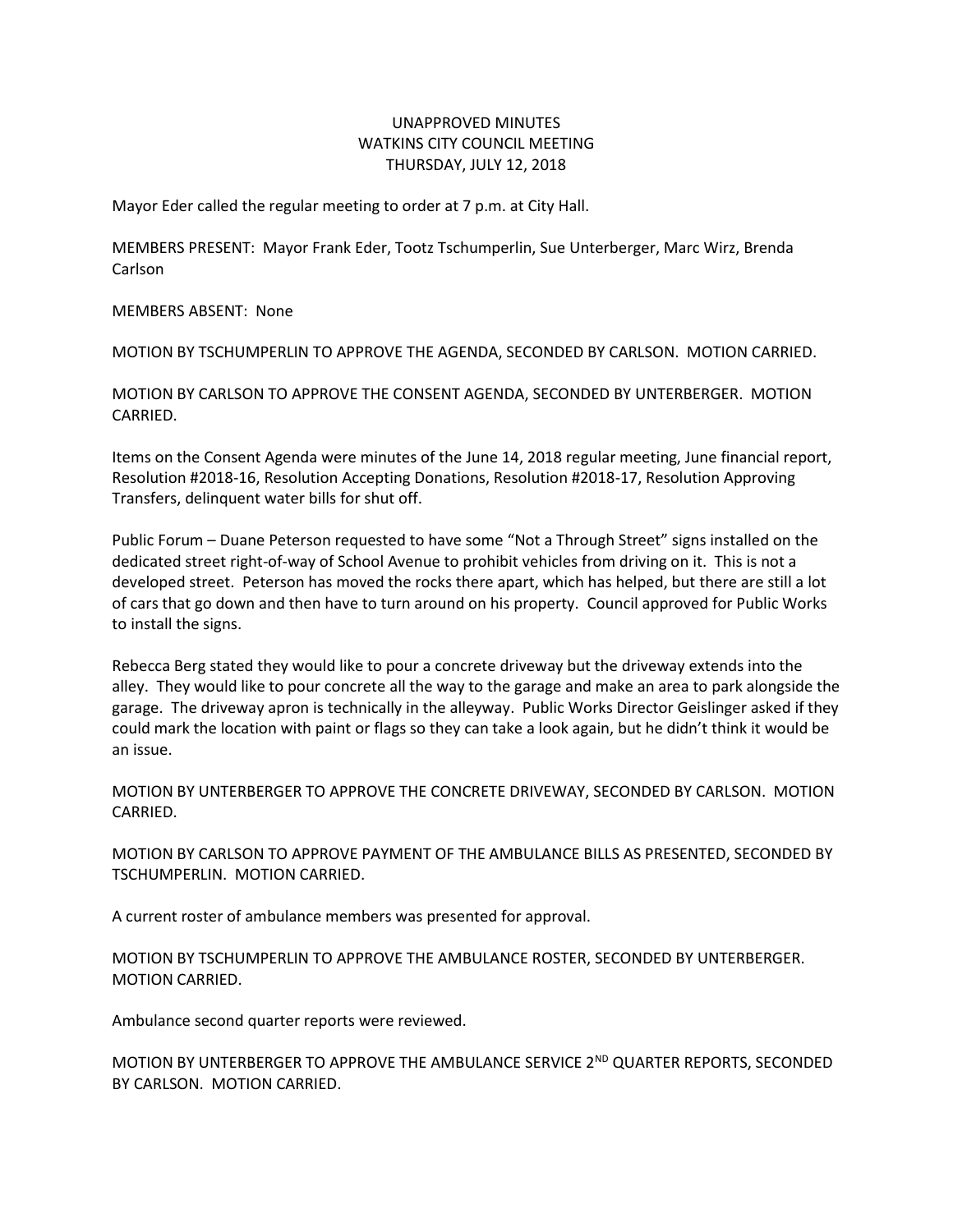Matt Johnson with Mid-Minnesota Development Commission (MMDC) was present to discuss the Safe Routes to School (SRTS) Plan. Matt noted the MMDC was established in 1974 by the State Legislature and enacted by Meeker, Kandiyohi, McLeod and Renville counties. Matt is the Community Development Director at MMDC and writes plans. Meeker County will be setting a meeting date to start a trail plan for the county. The city should be getting an invitation to the meeting to communicate what types of trails it would like to see county-wide. MMDC worked with the EV-W School District on writing a SRTS plan and Matt is presenting the Implementation Chapter to both communities. The goal is to encourage kids to walk and bike to school. Matt noted that Mayor Eder has expressed a desire to see a trail linking Glenshire Estates to the main part of the city. This plan only identifies the need. There were a couple options for a trail from Glenshire. The best option may be along Highway 55. A trail has to be identified in a plan before the city could apply for state funding. Matt noted he would like to meet with residents and discuss sidewalks. People don't like assessments and it may be better for the city to budget for the costs. The city would have to move forward with the objectives in the implementation chapter. Matt noted going from the High School to the Elementary in Eden Valley is very dangerous as there is no sidewalk for the kids to walk on. Matt would be happy to do Part II-Bicycle and Pedestrian Plan. He may be able to find funds to help pay for that. Mayor Eder noted he would like to continue on with the plan. The plan will be submitted to the State of MN in two to three weeks. If council sees anything in the plan that should be changed, let the clerk or Mayor Eder know.

Council reviewed the Sheriff's report.

MOTION BY WIRZ TO ACCEPT THE SHERIFF'S REPORT, SECONDED BY TSCHUMPERLIN. MOTION CARRIED.

Council reviewed the draft ordinance regulating city parks. Council agreed to establish park hours from 6 a.m. to 10 p.m. while allowing softball and baseball parks to close at 11:30 p.m. when there are scheduled events. The hourly restrictions won't apply to Kraut N' Wurst Day at McCarthy Park, however the council may adopt restrictions. Any deviation from these hours would require council approval.

MOTION BY UNTERBERGER TO ADOPT ORDINANCE #2018-2, AN ORDINANCE PROVIDING FOR THE USE OF PARKS WITHIN THE CITY OF WATKINS, SECONDED BY TSCHUMPERLIN. MOTION CARRIED.

Animal Ordinance – Councilor Tschumperlin noted she was in favor of allowing chickens in the city. Unterberger noted she could draft something for the next meeting.

## MOTION BY CARLSON TO APPROVE \$110 FOR AN AD IN THE SCHOOL CALENDAR, SECONDED BY TSCHUMPERLIN. MOTION CARRIED.

National Night Out update – Carlson noted she has flyers to post around the city. She has asked the Ambulance Service to have the ambulance there and the Fire Department to have a truck there. The event will be Tuesday, August  $7<sup>th</sup>$  at McCarthy Park from 5 to 8 p.m. Carlson has some activities planned. This will be a free event and refreshments will be available.

EDA update – The board is still working with developers on housing. A public hearing will be held Monday, August  $13<sup>th</sup>$  at 7 p.m. at City Hall for the sale of land as required by state statute.

Planning Commission update – Northstar Behavioral Health has submitted a zoning text amendment to include language in Article XVI, R-1 Residential District, Section 16.02 H. to allow for residential facilities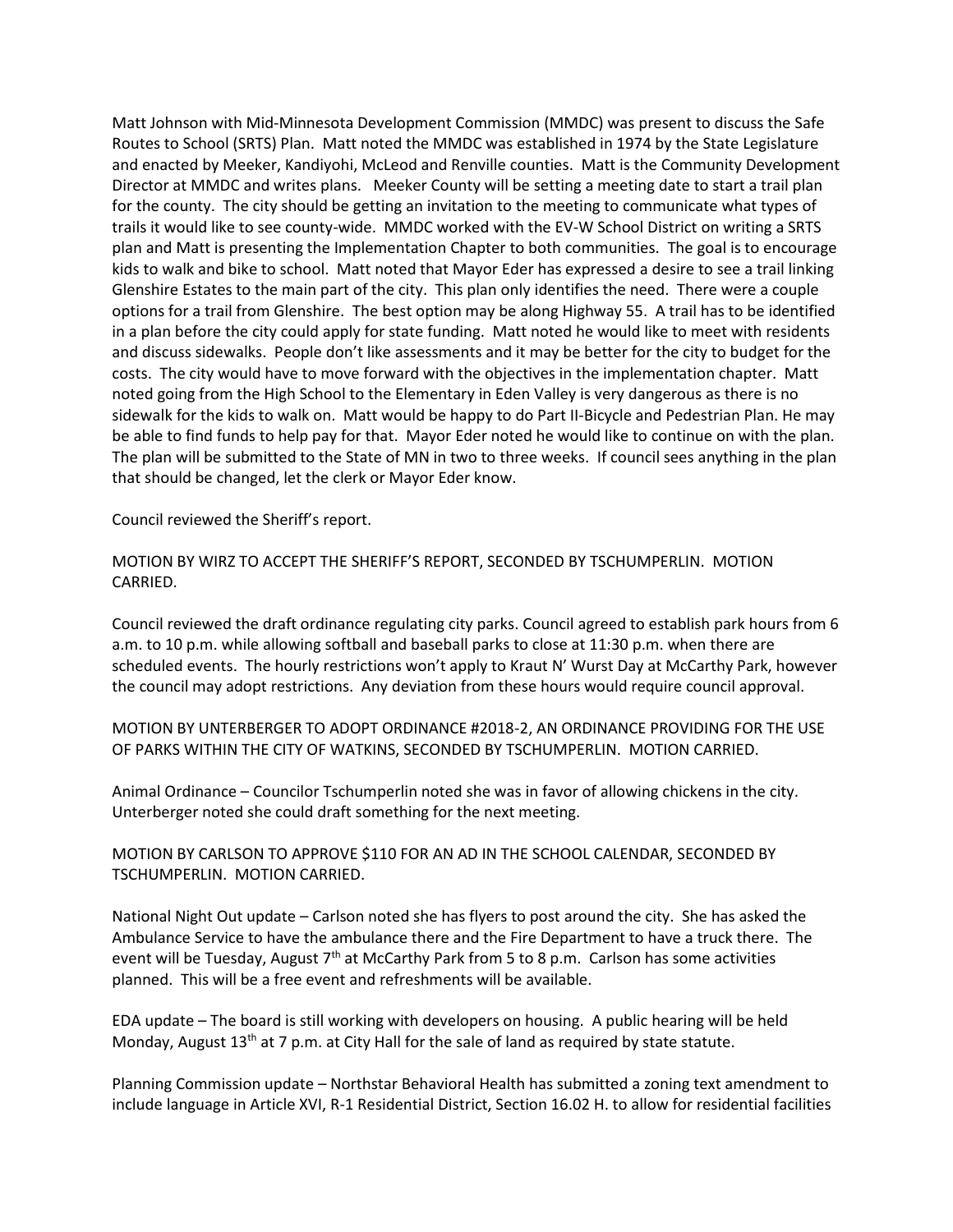licensed under MN Statute Chapter 245G [chemical dependency licensed treatment]. The planning commission called for a public hearing to be held Wednesday, August  $1<sup>st</sup>$  at 7 p.m. at Village Hall. The planning commission will hold its regular meeting following the hearing. Council would have final approval or disapproval on the proposed amendment.

MOTION MADE BY UNTERBERGER NOT TO WAIVE THE CITY'S MONETARY LIMITS ON MUNICIPAL TORT LIABILITY ESTABLISHED BY MN STATUTES 466.04, SECONDED BY WIRZ. MOTION CARRIED.

Mayor Eder also noted that the Watkins Baseball Association has submitted a variance application for the hitting facility. They are asking for a variance from the maximum square feet, sidewall and peak height. The Board of Adjustments will be holding a public hearing on the request.

Kramer noted that an inspection on the property at 151 First Street has been scheduled for Saturday, July 28<sup>th</sup>. The attorney's office is waiting on confirmation from the Sheriff's Office that a deputy can be there. The owner now has the property up for sale. A sale would not change the city's position on the matter.

230 Central Avenue South – This property is a mess again. The garage and shed are both filled with junk and the back yard is full as well. Council believes it is worse than before. Council agreed a letter should be sent allowing 30 days to clean it up and remove the junk. There will be no more extensions granted.

MOTION BY WIRZ TO TAKE IMMEDIATE ACTION ON THE PROPERTY AT 230 CENTRAL AVENUE SOUTH AND WORK WITH THE CITY ATTORNEY TO EXPEDITE A NOTICE TO GET IT CLEANED UP, SECONDED BY TSCHUMPERLIN. MOTION CARRIED.

Council reviewed a Standard Operating Policy-Rules of Conduct.

*STANDARD OPERATING POLICY CITY OF WATKINS*

*Subject: Public Comments and Rules of Conduct Date Approved:*

*1.0 Generally*

*The Watkins City Council wishes to give everyone an opportunity to be heard on matters not currently before the Council. As such, the Council has set aside a period for public comment near the beginning of each Council meeting, called "Public Forum". 1.2 "Public Forum" provides an opportunity to be heard and is not normally an opportunity to debate an issue.*

*2.0 Rules of Conduct*

*2.1 During the "Public Forum" portion of the Council meeting, all persons wishing to address the Council shall stand when recognized by the Mayor and clearly state their name, address, and subject being addressed.*

*2.2 Generally, a time period of no more than 20 minutes is reserved for public comment, with each speaker receiving a three-minute (3) time limit. Each speaker should observe this timeframe and plan their remarks accordingly.*

*2.3 Each speaker will be permitted to address the Council once during the meeting, unless all other persons desiring to speak have had the opportunity to do so and the Mayor determines that sufficient time remains to permit speakers a second opportunity to address the Council.*

*2.4 Speakers shall address all statements and questions to the Mayor. The Mayor, in turn, will refer any questions or research requests to staff.*

*2.5 Speakers should strive to provide only factual information and refrain from repeating comments made by other speakers.*

*2.6 After everyone in the audience wishing to speak has given their comments, or at the end of the allotted time for public comments, the Mayor shall close the "Public Forum" portion of the meeting. At this time, discussion shall be limited to the Council and staff unless the Mayor requests the speaker to assist the Council.*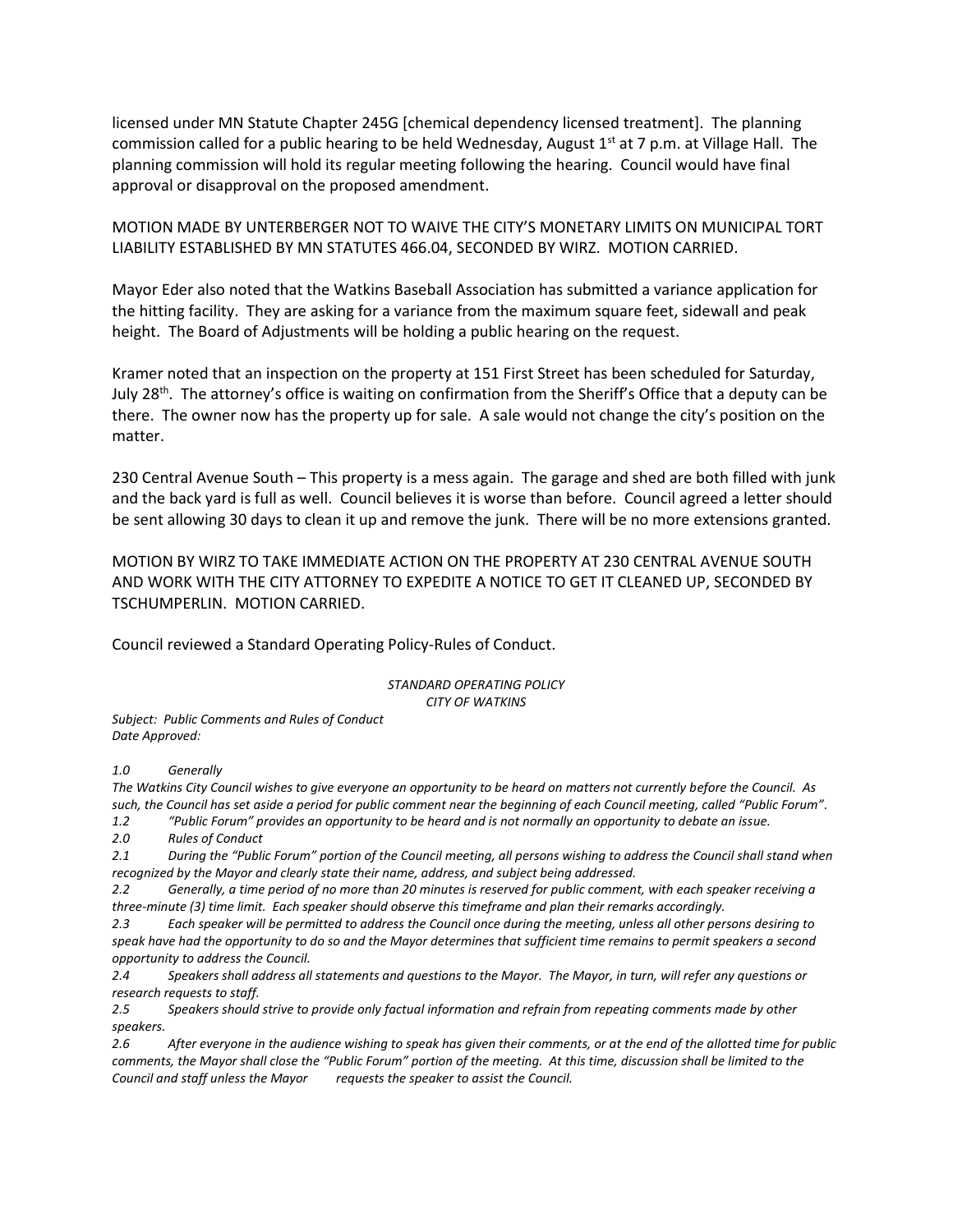*2.7 The Council does not take action on items brought up under "Public Forum" so they may allow time to thoroughly research the respective matter(s) and provide a measured and fair response. Matters raised may be referred to staff and a response, if necessary, will be provided to the speaker. If a matter will need to be brought back to the Council at a future meeting, staff will notify the speaker at such time that a meeting date has been determined.*

*2.8 Should a member or members of the audience be identified as disorderly; the Mayor has the right to declare the meeting temporarily recessed and call for the removal of said person(s) from the premises.*

*2.9 Persons not recognized by the Mayor shall refrain from commenting, interrupting a speaker, conducting conversations with other members of the audience, or creating any other type of disruption that might distract a member of the Council, city staffer, or a speaker.*

*3.0 The same rules of conduct noted in this policy shall also apply to members of the audience wishing to address the Council during any scheduled public hearing.*

MOTION BY CARLSON TO ADOPT THE STANDARD OPERATING POLICY-RULES OF CONDUCT, SECONDED BY UNTERBERGER. MOTION CARRIED.

The pool manager was not able to attend. Geislinger reported operations and maintenance of the pool are going well.

Bud's Bar requested to block off parking Saturday, July 21<sup>st</sup> on Central Avenue North from Bud's to Ertl Hardware's corner and the same distance on the east side of the street for a bike run benefit.

MOTION BY CARLSON TO ALLOW BUD'S BAR TO BLOCK OFF PARKING FOR THE BIKE RUN ON JULY 21ST, SECONDED BY TSCHUMPERLIN. MOTION CARRIED.

Council denied a request for a refund on swimming lessons but did approve for it to be credited to next year.

Payment of bills for the ambulance service was discussed. There are certain bills that are due every month before council meeting, such as Marco for the copier lease and Verizon Wireless. Council could adopt a resolution to allow them to pay these bills before the council meeting to avoid late fees or discontinuation of service. The bills would then be approved at the next meeting. Council adopts a resolution each year allowing the city clerk to pay certain bills before council meeting. This would be the same policy.

## MOTION BY UNTERBERGER TO ADOPT RESOLUTION #2018-18, RESOLUTION APPROVING PAYMENT OF CERTAIN MONTHLY BILLS, SECONDED BY CARLSON. MOTION CARRIED.

Public Works Director Geislinger reported the new siren is up. Discussion was held on garbage containers for Central Avenue. A price, whether built locally or purchased elsewhere, is needed to solicit donations from the various organizations. Dredging at the wastewater pond is done and went well. The street project has been delayed due to a delay in getting the storm sewer structures. This is apparently an issue industry-wide. The work at School Avenue and Highway 55 needs to be completed by Kraut N' Wurst.

Aerobics at the pool hasn't started. At this point in the season, it may not be worthwhile to offer anymore.

Mayor Eder would like to see Part II of the Safe Routes to School Plan move forward and thought it should include a plan for a sidewalk from Hilltop Health Care Center to 4<sup>th</sup> Street North.

Geislinger noted Hilltop Health Care Center is expanding its parking and Xcel Energy would like to relocate a street light pole from the north side of Luella Street to the south side, on the southeast corner of Luella